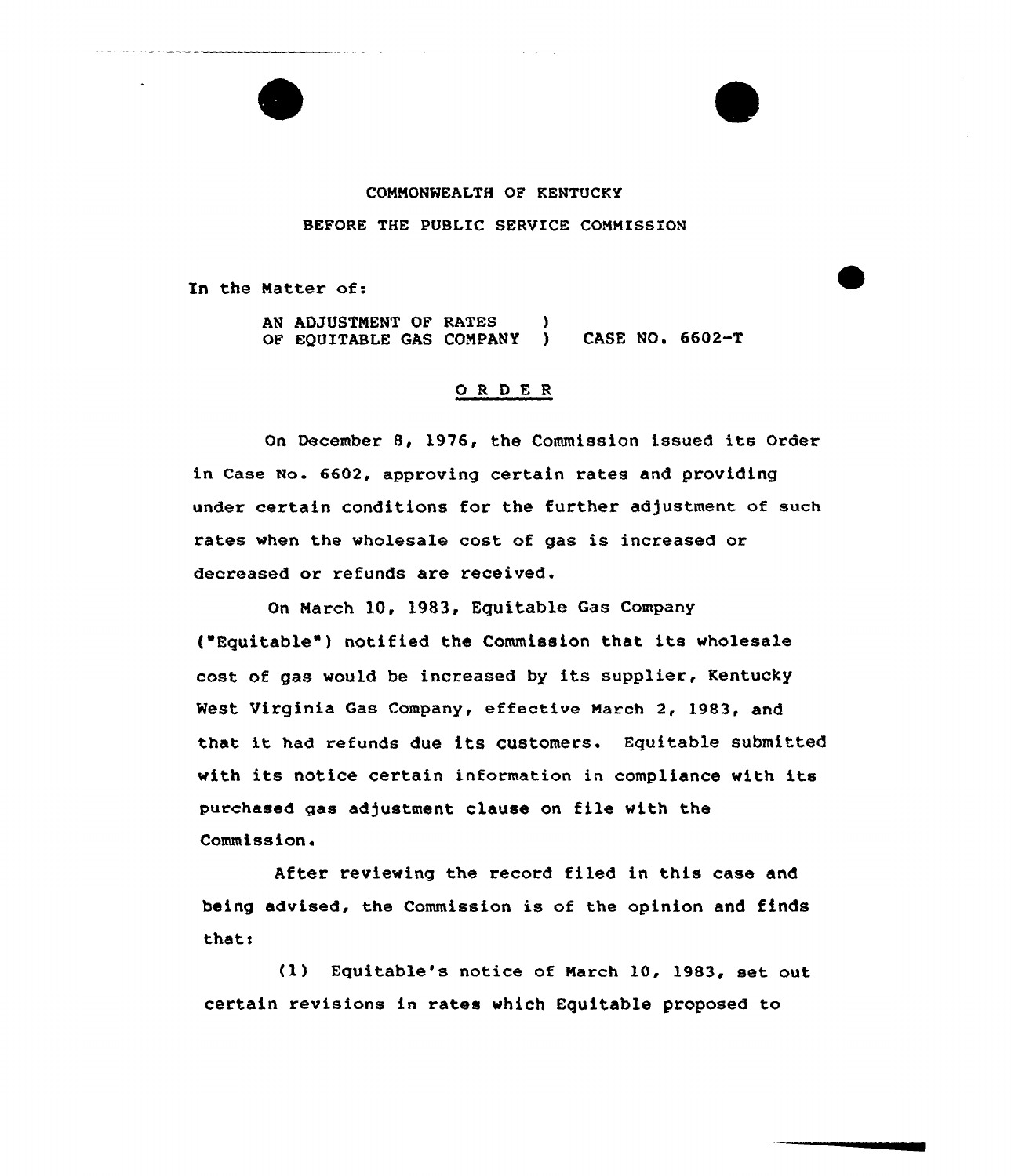

place into effect, said rates being designed to pass on the wholesale increase in price from its supplier in the amount of \$648,123 or \$0.9392 per Mcf.

{2) The Commission should allow Equitable to place the rates in Appendix <sup>A</sup> into effect on and after April 1, 1983. These rates should be subject to refund because Equitable's supplier rates have been approved subject to refund by the Federal Energy Regulatory Commission.

(3) Equitable has refunds in the amount of \$ 353,666 to be refunded to its customers. Equitable has proposed to apply a refund factor in the amount of \$0.5661 per Mcf to its customers' bills over a 12-month period.

{4) Equitable should refund the amounts reported in its application plus interest at a rate equal to the average of the "3-month Commercial Paper Rate" for the immediately preceding 12-month period less 1/2 of 1 percent to cover the costs of refunding. These monthly rates are xeported in both the Federal Reserve Bulletin and the Federal Reserve Statistical Release.

{5) Equitable's adjustment in rates under the purchased gas adjustment provisions appxoved by the Commission in its Order in Case No. 6602 dated December 8, 1976, is fair, just and reasonable and in the public interest and should be effective with gas supplied on and after April 1, 1983, subject to refund.

IT IS THEREFORE ORDERED that the rates in Appendix A be and they hereby are approved, effective for gas supplied

 $-2-$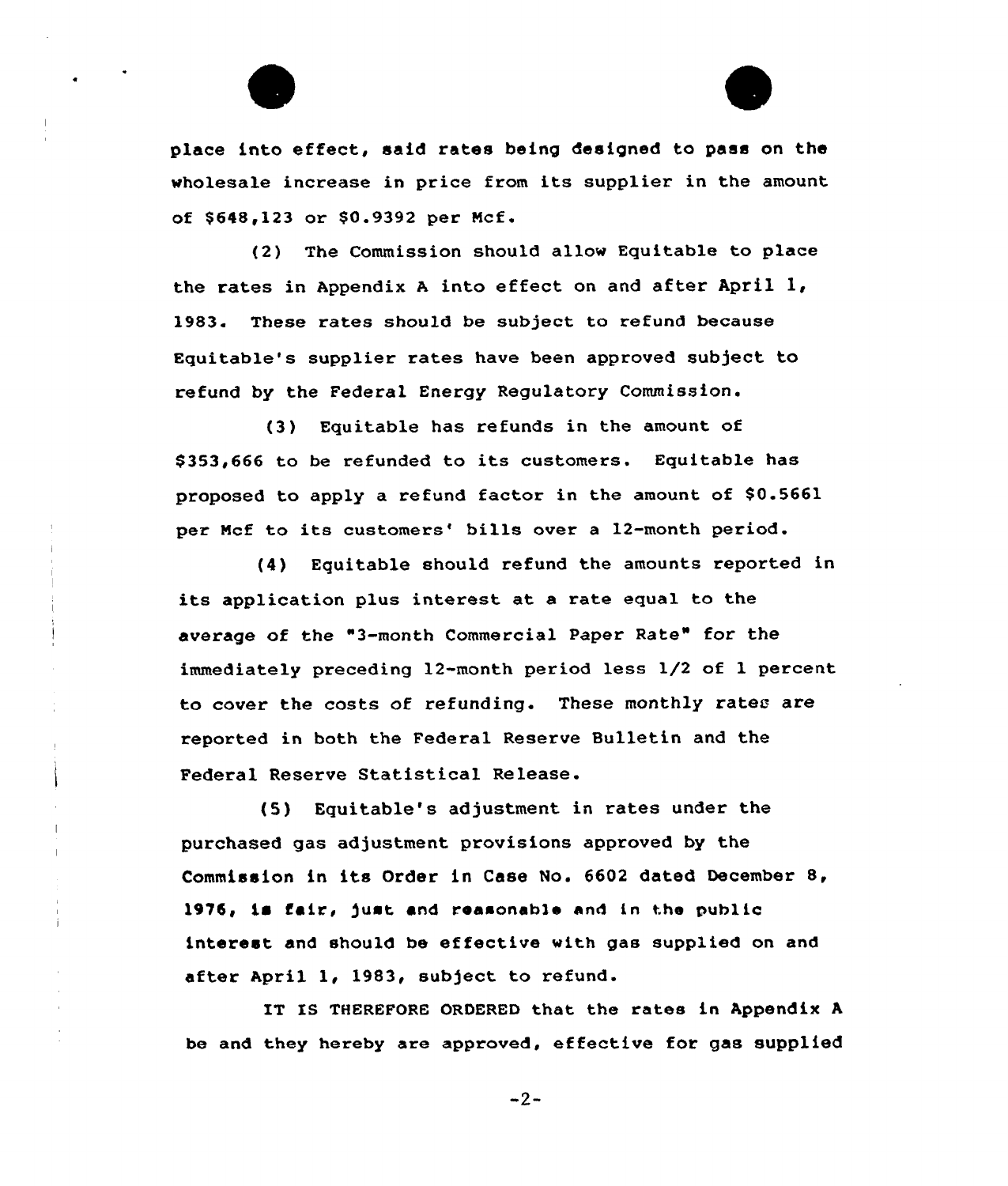on and after April l, 1983, sub)ect to refund.

IT IS FURTHER ORDERED that for the purpose of the future application of the purchased gas adjustment of Equitable the base rate for purchased gas shall be:

#### Commodity

Kentucky West Virginia Gas Company 83.3576/Dth» \*Including \$0.0072 Gas Research Institute Funding Charge

IT IS FURTHER ORDERED that Equitable shall apply a refund factor in the amount of \$0.5661 per Mcf as a reduction in the approved purchased gas adjustment beginning with Equitable's next billing cycle, or as soon as practical, and remaining in effect until such time as the amount refunded equals the refundable amount herein plus interest.

IT IS FURTHER ORDERED that within 30 days after the date of this Order Equitable shall file with this Commission its revised tariffs setting out the rates authorized herein.

Done at Frankfort, Kentucky, this 30th day of March, 1983.

PUBLIC SERVICE COMMISSION

 $\overrightarrow{V}$ le Chairman  $\overrightarrow{V}$ 

qyAa

Commiss

ATTEST:

**Secretary** 

 $\mathbf{A}$